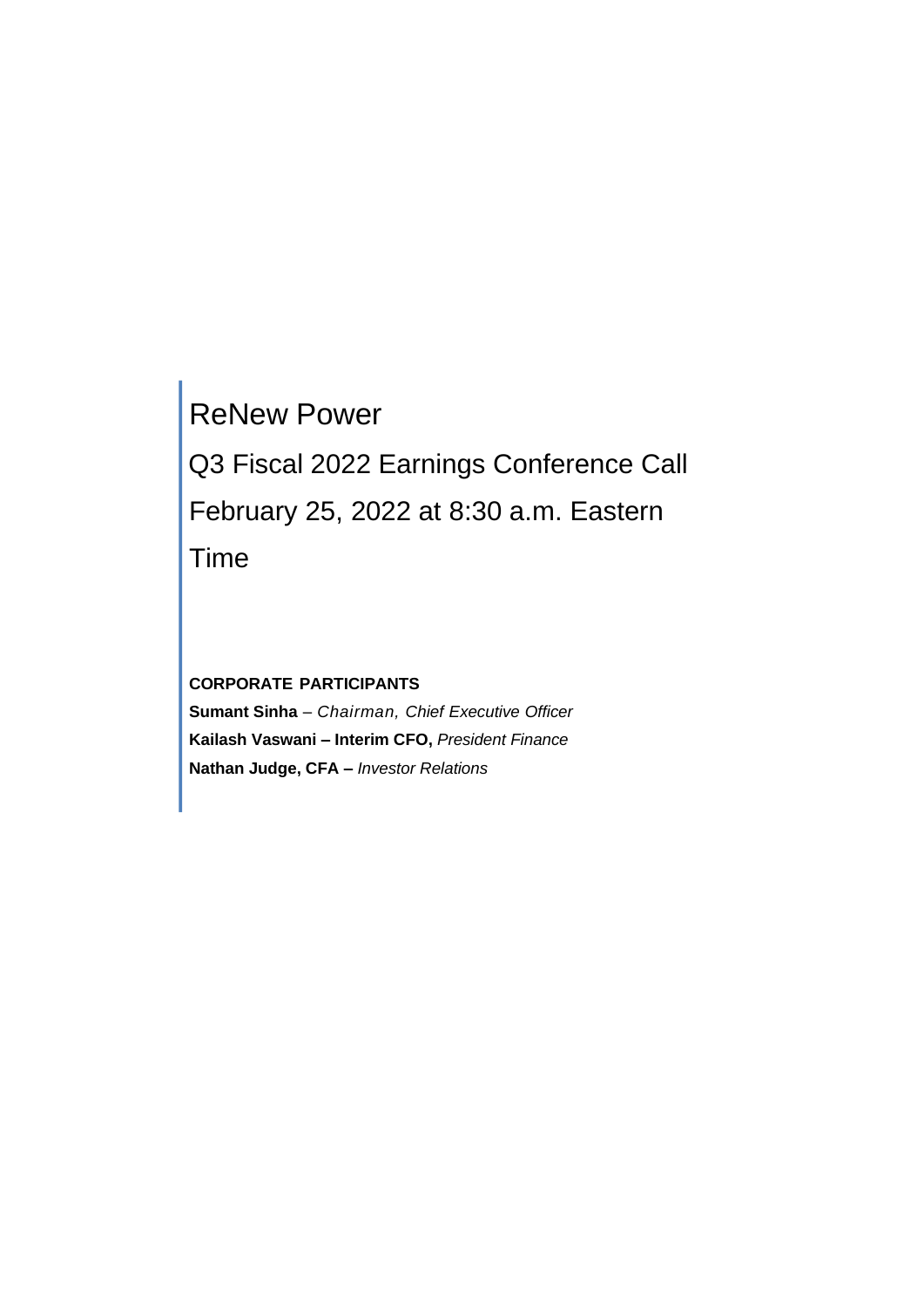## **PRESENTATION**

#### **Nathan Judge**

Thank you, and good morning everyone, and thank you for joining us. On Thursday evening, the company issued a press release announcing results for the first nine months and third quarter of fiscal 2022 ended December 31, 2021. A copyof the press release and the presentation are available on the Investor Relations section of ReNew's website at www.renewpower.in

With me today are Sumant Sinha, Founder, Chairman, and CEO; and Kailash Vaswani, President of Finance. Sumant will start the call by going through an overview of the company and recent key highlights. Kailash will then provide an update on the quarter and then we will wrap up the call with Sumant reiterating our adjusted FY'22 EBITDA, excluding the impact of weather, forecast of \$810mn. After this, we will open up the call for questions.

Please note, our Safe Harbor statements are contained within our press release, presentation materials and available on our website. These statements are important and integral to all our remarks. There are risks and uncertainties that could cause our results to differ materially from those expressed or implied by such forward-looking statements. So, we encourage you to review the press release we furnished in our Form 6-K and presentation on our website for a more complete description.

Also contained in our press release, presentation materials and annual report are certain non-IFRS measures that we reconcile to the most comparable IFRS measures, and these reconciliations are also available on our website, in the press release, presentation materials and annual report.

It is now my pleasure to hand it over to Sumant.

#### **Sumant Sinha**

Thank you Nathan, and a good morning everyone.

RNW has been publicly listed on Nasdaq for six months and a lot has happened since our last earnings call in November that we are excited to recap for you. We continue to believe RNW is one of the most compelling investment opportunities in the renewable energy sector today.

We realise that many investors are new to the story so I would like to provide a quick recap on page 5. ReNew is one of the leading renewable energy companies in India and also one of the largest renewable energy companies globally. More than 70% of our portfolio is operating and most of the assets that are in development have PPAs that are for 25 years with fixed tariffs providing predictability. Our portfolio is also balanced between solar and wind. Our scale and vertical integration differentiates us in multiple ways including being more efficient and lower cost, having greater access to cheaper capital, and investing for the future to retain our competitive edge in a young and rapidly evolving market whilst maintaining higher EBITDA margins. We have a long track record of execution and have delivered equity IRRs of 16 – 20% consistently over time. We are emphatic about capital discipline as evidenced by our recently announced share buyback.

India is one of the largest and fastest growing renewable energy markets globally and is committed to increasing the installed capacity of renewable energy by over four fold through 2030. Renewable energy makes sense for the consumer as it is the lowest cost source of new electricity capacity in the country today.

The Indian renewables market continues to mature which is playing to our strengths. On page 6, we have provided a broad segmentation of how we view the market today broken into the "plain vanilla" RE which

2

ReNew Power February 25, 2022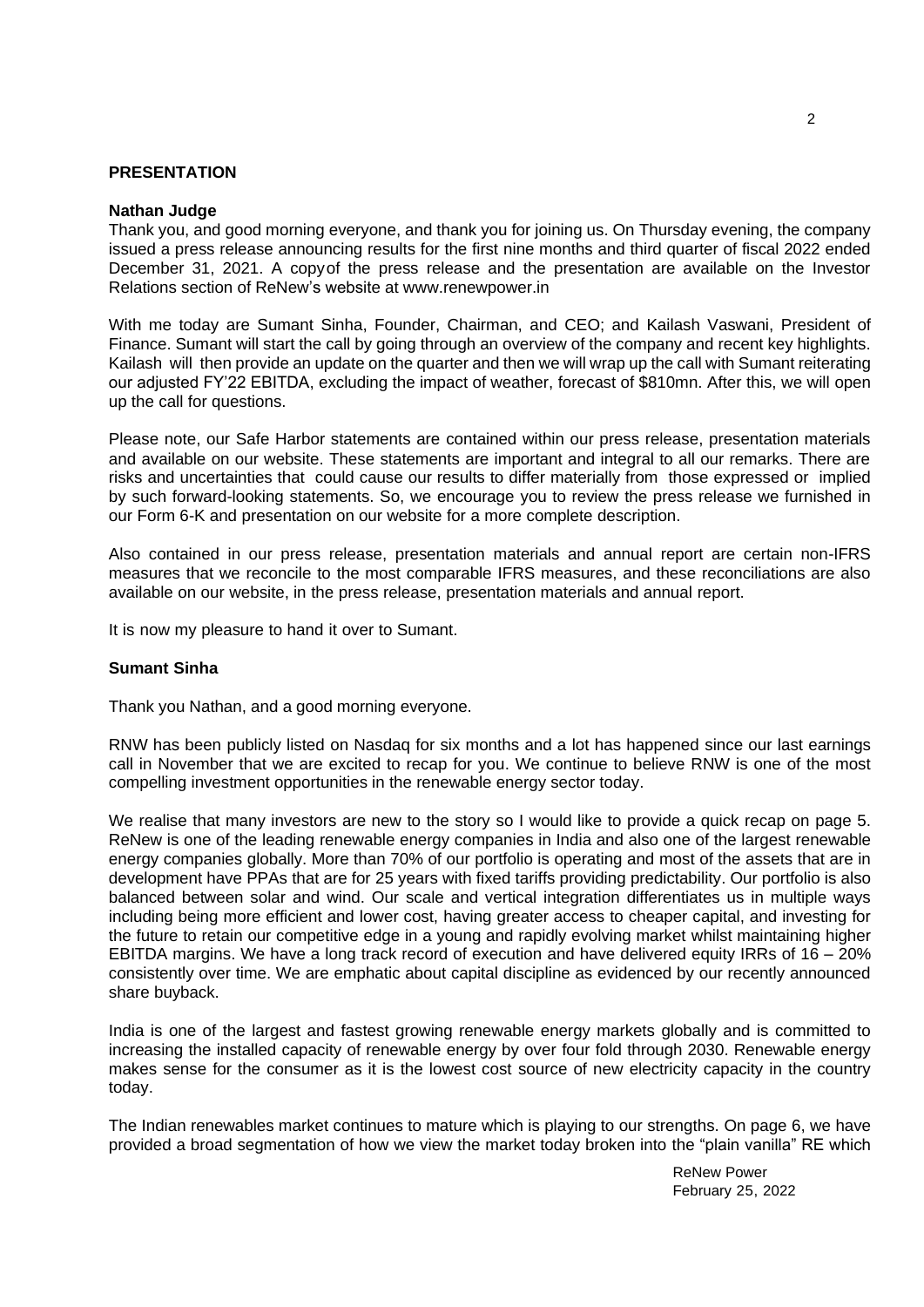currently has the most competition and return opportunities at the lower end of the targeted range, and the higher return segments in intelligent energy solutions, M&A, and Corporate PPAs that provide higher returns and lower competition. More of our growth will be from segments that have higher returns which ReNew has a differentiated advantage in. Focusing on the intelligent energy solutions segment for a moment, distribution companies are increasingly needing electricity that has a more consistent, or firm, profile. With our expertise across renewable energy technologies including wind, solar, and storage, we believe we are one of the few India renewable energy providers that can provide base load power in the market today. In addition, given our expertise and past investments in the intelligent energy solutions segment, we believe we are the lowest cost provider of firm power from renewable energy in India.

Our locked in growth remains robust and on track with our previously announced guidance as seen on page 7. As of today, we have 7.3 GWs operating, up from 5.6 GWs we had operating nine months ago. We continue to expect our FY'22 Adjusted EBITDA, excluding the impact of weather which was approximately \$55 million in the first nine months of this fiscal year so far, to be approximately \$810 million. We want to point out that all of our expected FY'22 EBITDA is coming from operating and completed capacity.

We expect to deliver EBITDA of over \$1.1bn annually from our 10.2 GW portfolio, which is nearly double our EBITDA that we reported last year. We have confidence in achieving this growth as about \$1.0 bn of EBITDA should be generated from commissioned projects or have a signed PPA and are in the construction phase.

Moving on to page 8 on recent developments since our last earnings call, there has been some progress in resolving the Andhra Pradesh Discom court case. We have also got favourable rulings from the court and regulator in Karnataka & Maharashtra. Final hearings occurred earlier this month and we anticipate a ruling on this shortly. Please note that a favourable ruling would improve our financial position relative to our guidance.

Despite all of the interest rate dislocations, we just completed a \$400 million Green Bond issuance with a USD coupon of 4.5%. Net of hedging costs, the landed interest rate in INR terms was ~8.4%. The initial use of proceeds are expected to refinance near term maturities saving the company about \$5 million of interest expense annually. We continue to see favourable terms to continue refinancing at rates better than we currently have, which we will discuss shortly.

We also announced this quarter the sale of our rooftop business for ~\$90 million at an EV/run rate EBITDA multiple of ~9.5X. We decided to monetize this business for several reasons. Structurally, the rooftop business is a different business than our large scale ground mount focus and the sale allows us to allocate capital to higher return, larger utility scale projects. In addition, we saw an attractive opportunity to redeploy capital to buy back our stock at a EV/run rate adjusted EBITDA multiple of only 7.6x, creating significant value.

Which is a good segue to our \$250 million share repurchase program. Earlier this month, we announced a share buyback as we found the value of the stock to be our highest return opportunity of scale. We are committed to capital discipline and will allocate capital to the highest return opportunities whether it is organic growth, M&A or our shares.

Turning to accounts receivable on page 9, as of December 31, 2021, our outstanding accounts receivable stood at \$606 million which we recognize as high. We believe that the DSO peaked at the end of the second quarter 2022 and will continue to improve going forward.

When you look into what constitutes our past due accounts receivables, four state discoms account for the vast majority of the overdue receivables. We believe we can improve our payment cycles with these states. In particular, we have, for the first time, taken our customers in Karnataka, Maharashtra and MP to court to accelerate recovery. The increase in receivables was understandable during COVID. However, electricity

> ReNew Power February 25, 2022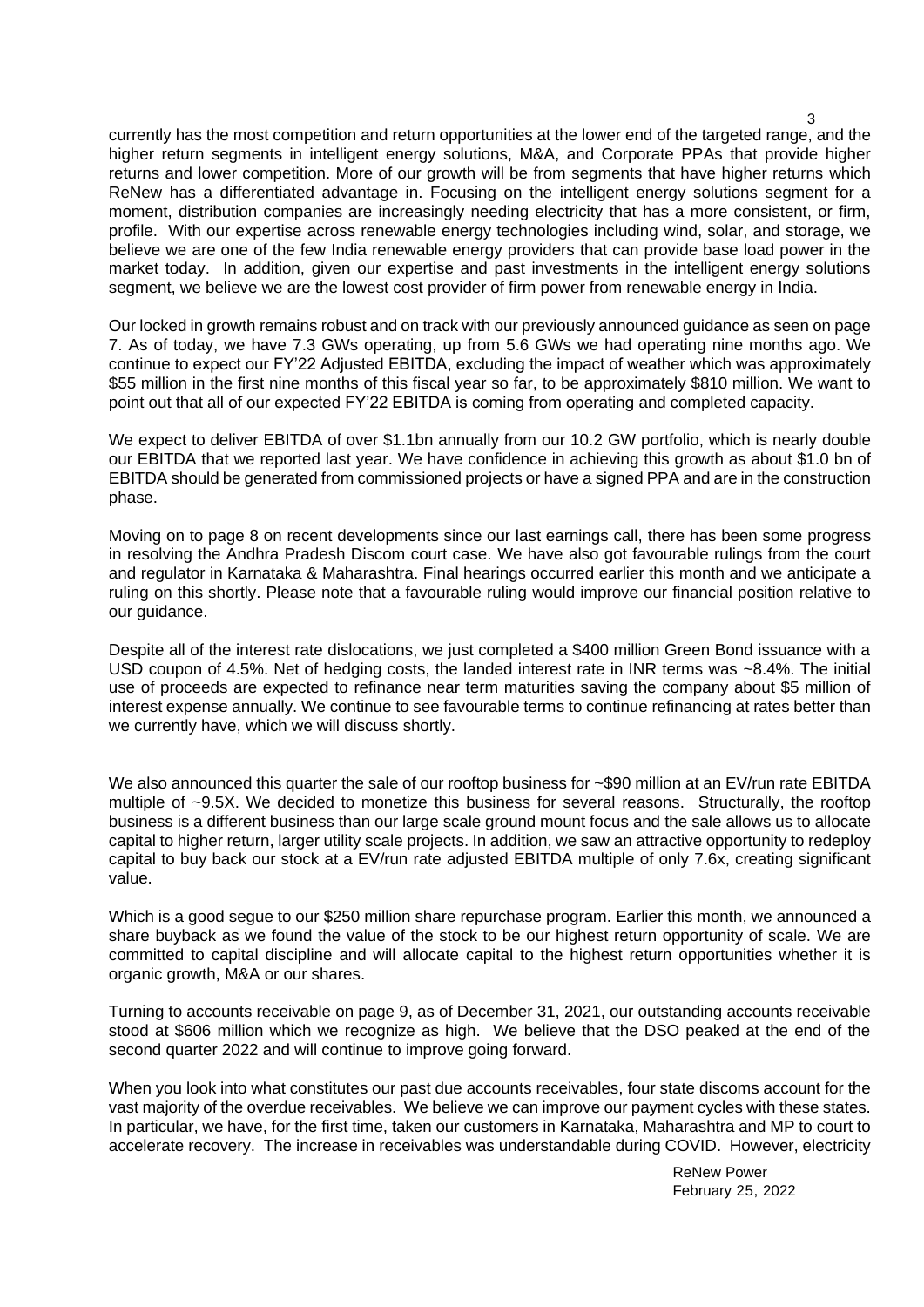demand is at new highs and payments to the DISCOMs are being made in a more timely manner.

We have made some progress towards improving our DSOs. In Karnataka, the High Court directed the DISCOMs in the state to clear all outstanding dues payable, which is about \$90 million. In Maharashtra, the state electricity regulator directed the state distribution company to submit a plan to clear all outstanding receivables. Our court case in Madhya Pradesh is proceeding and we expect a ruling later this year. Please note that full recovery from the states that we win a favourable court ruling is likely to be over a year or so.

Turning to the court case in Andhra Pradesh, or AP, the drawn out case has concluded hearings and we expect a ruling by no later than March. We believe we have a solid case and if we win this case, we look to recover about \$200mn over time.

Recovery of past due receivables is upside to our long term guidance provided last year and we will not need to issue new shares if an outcome in any of these cases is unfavourable.

The combination of company initiatives, legal and regulatory proceedings, government support, improvement in electricity demand for distribution companies, and a shift towards central government agencies that have a strong record of on time payment will result in a major improvement in DSOs over the next several years.

With regard to partnerships, we recently announced joint ventures with L&T, India's leading engineering and EPC company, and Fluence, a global leader in battery technology. These initiatives are consistent with our past practices of making small investments now to be a leader in future large opportunities. We believe they will provide competitive advantages to us and position us extremely well for the next stage of growth in India renewables.

India has recently announced a Green Hydrogen Policy and is only one of a few countries to have announced such a policy. The Policy includes major incentives such as free transmission, open access and provisions to bank power. We believe Government of India wants major industries to commit to green energy and decarbonization and an important step would be a Green Hydrogen Purchase Obligation. Overall, we think green hydrogen represents about \$60bn market opportunity by 2030.

Approximately 70% of the cap ex required for a green hydrogen plant is renewable energy where we expect to contribute our expertise to the joint venture. L&T has a depth of knowledge on the last mile, the electrolyzer, connecting to the plant, storage, etc. We believe this partnership is one of the lowest cost providers of Green Hydrogen in India. We expect that there will be numerous bids over the coming years and we will provide updates as events unfold.

We also entered into an agreement with Fluence to provide a market leading energy storage solution in India. Fluence brings significant intellectual property leadership in the battery segment and currently is the only company that has an operational utility scale battery operating in India at the moment. The projected market size is equivalent to about 27 GWs by 2030.

Before I turn it over to Kailash, I would like to say a word on Muthu's announcement to move on from ReNew Power to pursue other interests. Since joining us in August 2019, Muthu has been a valuable member of the ReNew leadership team and played an instrumental role in the company's listing on Nasdaq. We wholeheartedly express our sincere gratitude for his great contribution, and wish him all the very best for his future endeavours.

His resignation shall be effective on or around 31 March 2022. Kailash will be the interim Chief Financial Officer till the board appoints the next CFO.

As an introduction to Kailash who most of you have previously met, Kailash has been a member of ReNew's senior management since inception. Kailash is directly responsible for ReNew's fundraising and

> ReNew Power February 25, 2022

4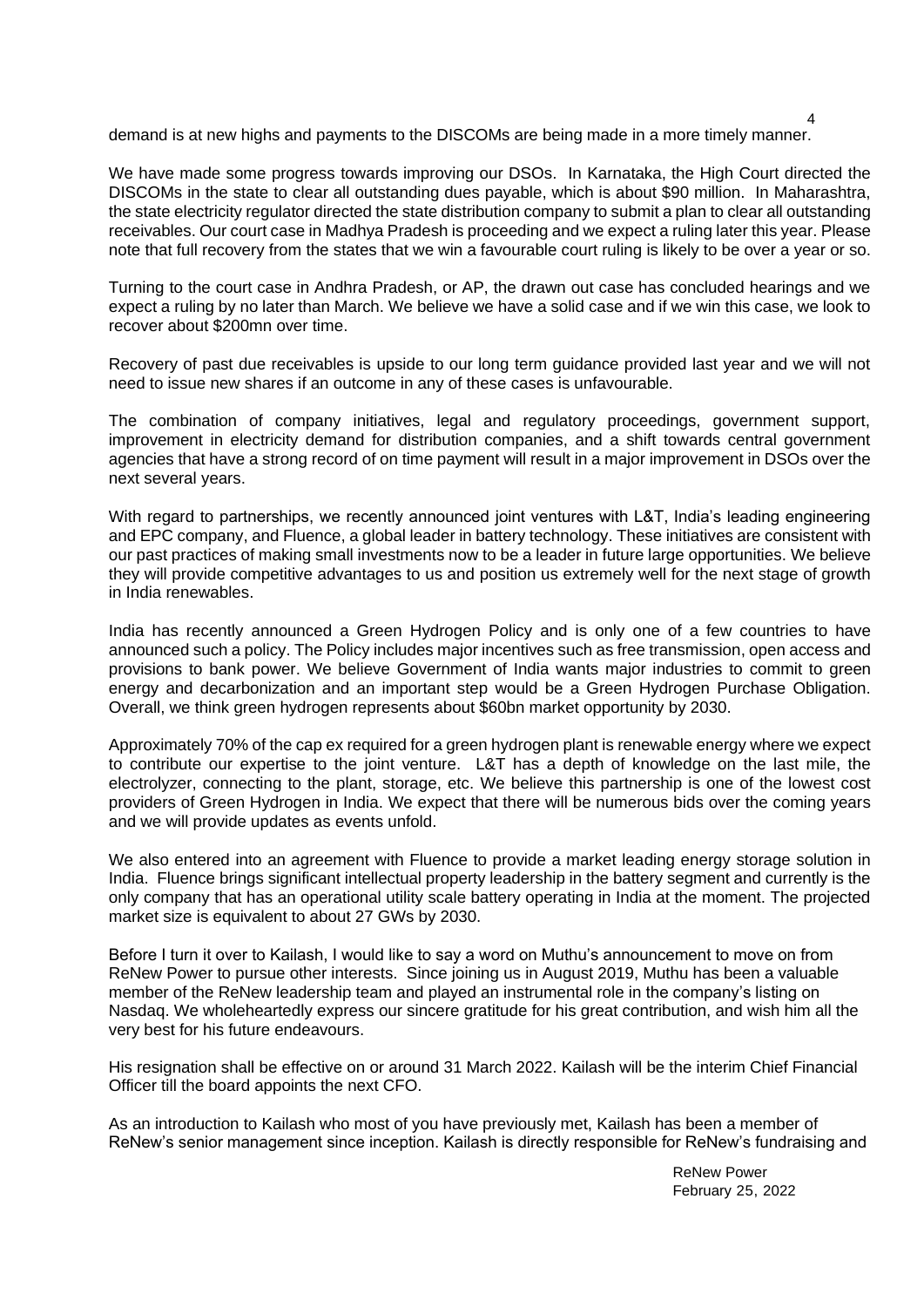M&A activities as well as treasury management.

With that, I will turn it over to Kailash to discuss the quarterly results.

### **Kailash**

Thank you Sumant.

Looking at page 12 which provide highlights of the third fiscal quarter, we have 7.3 GWs operating as of today after the addition of 1.1 GWs this quarter. The 1.7 GW addition this fiscal year was particularly commendable given the challenges of COVID and supply chain disruptions. Our revenues, or labeled total income under IFRS, in the first nine months of fiscal 2022 rose 26% year on year, while our adjusted EBITDA increased more than 27% and Cash Flow to equity jumped almost 116%.

Turning to page 13 which provides a reconciliation of weather adjusted EBITDA to our reported results, weather adjusted EBITDA in the first nine months of FY22 was ~\$626 million, or about 77% of our FY'22 weather adjusted EBITDA of \$810 mn which puts us on track to achieve our guidance.

Weather improved from last year although it remains below normal levels and had about a \$55mn negative impact in the first nine months of this fiscal year.

We do expect that our operating capacity will be around our 8.2 GW target by year end although it is possible that commissioning of some small amount of capacity may slip into April. We have recently signed binding term sheets for about 500 MWs of acquisitions

One of the frequent questions we get asked is about supply cost inflation which we discuss on page 14. The project costs for MWs added during the first nine months of this fiscal year had very little impact for higher supply costs. Whilst there has been some increase in costs relative to budget for projects we are delivering for the remainder of the year, after considering the lower financing costs that we are realizing in the market today, we continue to expect that our projects under construction will deliver an equity IRR within our targeted range of 16 – 20%.

Turning to slide 15 which highlights our interest rate risk management strategy. The majority of our debt is fixed and only about 15% of our debt funding could have a near term impact from interest rate increases. Every 100bps change in short-term borrowing rates for all this debt will equal only about 2% in CFe annually.

Despite the recent increase in rates globally, we are still seeing very favourable debt sanctions below 8% in the Indian market and from overseas lenders which is less than our average cost of debt. We have financed & refinanced debt in excess of \$1.5 billion over the past 12 months resulting in a decline in our average cost of debt to  $\sim$  8.9% going forward compared to the  $\sim$  9.4% we recorded over the past 9 months. In recent transactions, we have seen rates as low as 6.5-7.5% as well. We are working towards refinancing our floating rate debt to fixed rates for the long term,

With that, I will turn it over to Sumant for guidance and closing remarks.

# **Sumant Sinha**

Thanks Kailash. I am very happy to report that despite the uncertainty around supply and Covid, we continue to be on track with our adjusted EBITDA guidance. For this year, we continue to expect to achieve \$810 mn of EBITDA after excluding the negative impact of weather which has been about \$55 million so far through the first nine months of fiscal year 2022. As it looks currently, we should have 8.2 GWs operational by around April or May depending on when acquisitions close.

Turning to slide 17, we are also reiterating our guidance on a run rate EBITDA basis. Once our 10.2 GW

ReNew Power February 25, 2022